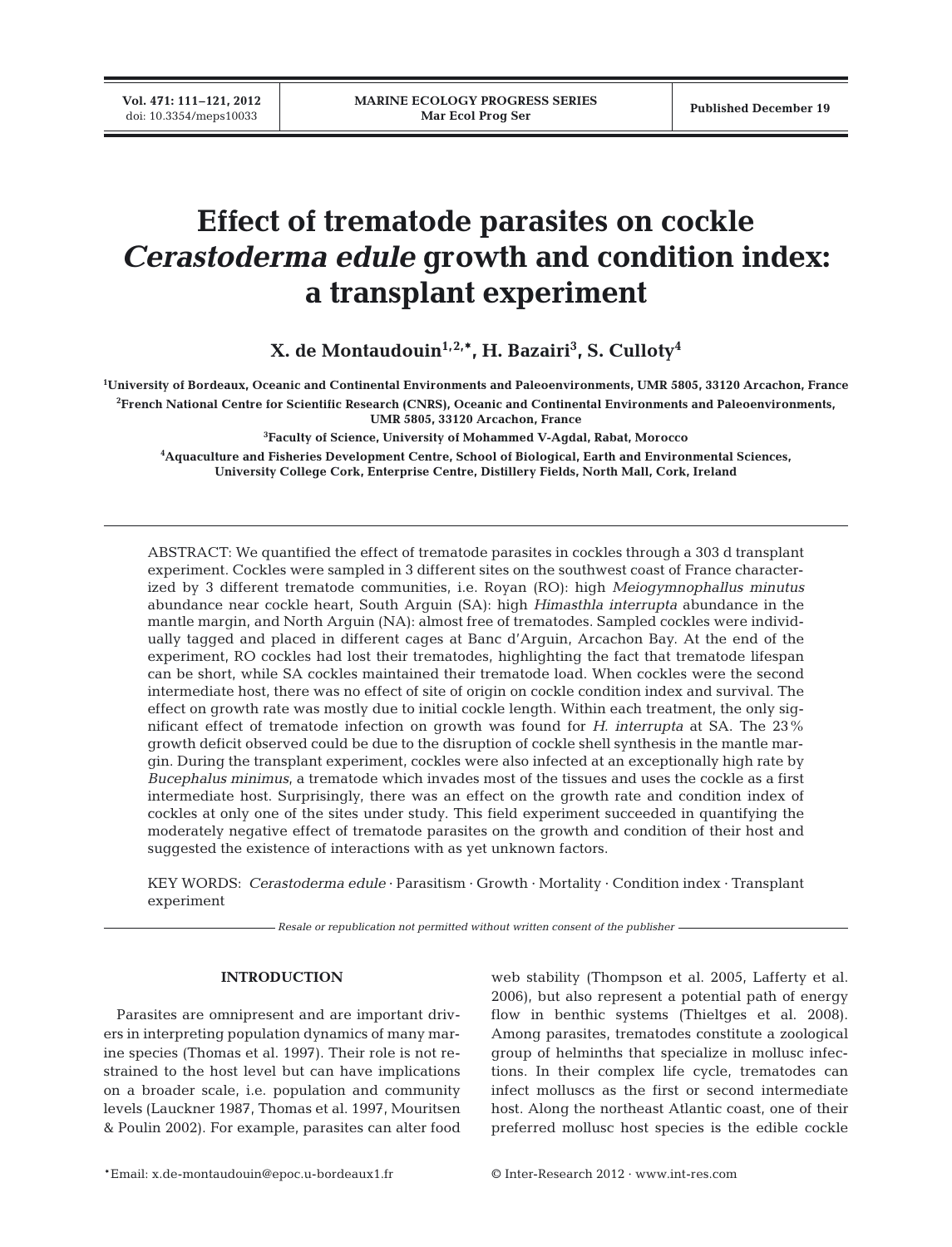*Cerastoderma edule*. A recent census listed 16 species associated with trematodes, from Norway to South Morocco, including the British Isles (de Montaudouin et al. 2009). In the first intermediate host, the parasite reproduces asexually and invades most host tissues, resulting in dramatic effects such as castration or death. This is the sporocyst or rediae stage, leading to the emission in the water body of thousands of new parasite propagules called cercariae. The parasite prevalence at this stage (i.e. percentage of infected hosts) is generally low, and the effect at the population scale is small. However, under certain environmental conditions (often remaining unidentified), prevalence reaches dramatically high values and is correlated with mass mortality (Jonsson & André 1992). Cercariae that are shed by the first intermediate host have only a few hours to infect the second intermediate host and to settle as a latent stage called the metacercariae. The effect on these second intermediate hosts seems less deleterious, since metacercariae do not reproduce in the host tissues: they wait for their host to be predated upon by the final host, a vertebrate, in which sexual reproduction takes place. However, it is considered that a high number of metacercariae, alone or in combination with other stressors like oxygen depletion and extreme temperatures, may provoke effects at the host population scale (Mouritsen & Jensen 1997, Wegeberg & Jensen 1999, Desclaux et al. 2004).

Estimation of the effects of trematode load on the population dynamics of marine species remains poorly documented and restricted to effects at the individual scale. For molluscs, most studies to date deal with gastropods that act as first intermediate hosts, and different trends were observed in different studies: depending on the host species, parasitism stunted growth (Sousa 1983, Curtis 1995, Huxham et al. 1995, Curtis et al. 2000), stimulated growth ('gigan tism') (Rothschild 1936, Mouritsen & Jensen 1994, Zakikhani & Rau 1999), or had no effect (Anderson 1971, Mouritsen et al. 1999).

For marine bivalves, few studies have taken place on this subject, and for those that have, their execution has encountered some problems. Due to the low prevalence of trematodes in bivalves acting as first intermediate hosts, most investigations have concentrated on the interaction between metacercariae and bivalves as second intermediate hosts. An attempt was made to assess the loss of cockle production due to trematodes based on mortality calculations (Gam et al. 2009). Mortality was estimated by following a cohort, the drop in parasite infection being considered as parasite-dependent mortality (Anderson &

Gordon 1982, Kennedy 1984, Desclaux et al. 2004). The impact of metacercariae on cockle production and elimination was −35 and −25%, respectively. However, in these calculations, the effects of parasites on fundamental primary parameters of population dynamics, such as mortality, shell growth and/or flesh growth, were not taken into account. In order to avoid the methodological limitation of just sampling parasitized and non-parasitized individuals with no control of infection rate and other potential factors, Thieltges (2006a) experimentally infected mussels *Mytilus edulis* with *Renicola roscovita* cercariae shed by periwinkles, transplanted mussels in the field, and subsequently observed a growth deficit in these mussels. However, it was a short-term transplantation (10 wk). In another study, a similar design was performed with juvenile cockles, but also within a short-term transplant trial (1 mo) (Wegeberg & Jensen 2003). The authors observed a decline in growth rate in infected cockles, but introduced an artefact by unintentionally starving cockles during the laboratory trial. In another study, these authors demonstrated an interaction between metacercariae load and oxygen depletion on cockle mortality, but within a very short observation period (35 h experiment) (Wegeberg & Jensen 1999). Another problem with an experimental approach is that the infection success and response of the host can be modulated by the relationship between metacercariae dose and host body mass, introducing confounding methodological effects (Poulin 2010). Two studies demonstrated the effects of trematodes on bivalve growth when they act as first intermediate hosts. Lim & Green (1991) measured *Macoma balthica* shell growth rate using ring increments and correlated it to metacercariae number, considered here as a proxy for infection of the bivalve as a first intermediate host (due to the fact that the 3 involved trematode species utilize *M. balthica* as first and second intermediate hosts). This population was heavily infected as a first intermediate host, but the correlation between metacercariae infection and sporocyst infection was never demonstrated. Finally, the most definitive study concerns mussel *Perna perna* along the South African shore (Calvo-Ugarteburu & McQuaid 1998). The authors individually tagged the mussels, which were naturally infected at a high prevalence as first and second intermediate hosts. Unfortunately they did not count metacercariae, and they related the growth deficit that they observed in infected mussels to the parasite presence only.

Our main objective was to evaluate the effect of trematode infection on cockle. Then, we selected 3 areas in our study region with cockle populations dis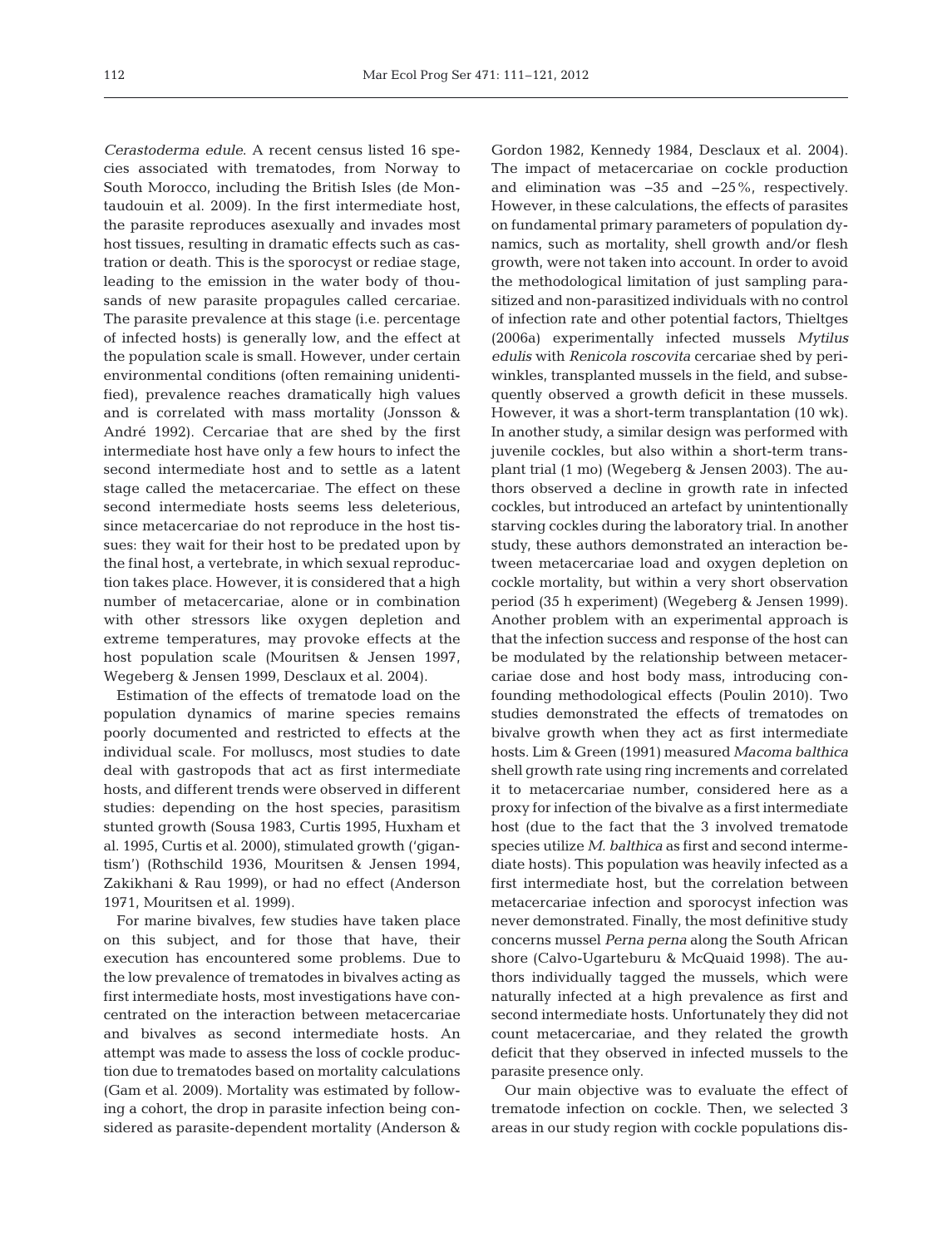playing differing characteristics in terms of trematode infection. Considering the experimental design, we expected that different trematode communities would lead to contrasting effects on cockle fitness (as the second intermediate host) and that trematodes using cockles as the first intermediate host would have a detrimental effect, based on the broad consensus that bivalves are severely impacted at this stage (Jonsson & André 1992, Calvo-Ugarteburu & McQuaid 1998, da Silva et al. 2002, Baudrimont et al. 2006, Thieltges 2006b, Lajtner et al. 2008, Dubois et al. 2009).

#### **MATERIALS AND METHODS**

Our primary aim was to measure the effect of trematode infection (as the second intermediate host) on cockle growth, condition index and survival, informed by the approaches taken in previously published investigations. Then, we selected 3 cockle sub populations displaying contrasting characteristics in terms of trematode infection. One cockle subpopulation (at Royan; RO) had a particularly high abundance of *Meio gymnophallus minutus*, a trematode located

near the cockle heart in infected animals; another subpopulation had a particularly high abundance of *Himasthla interrupta* (at South Arguin; SA), a trematode species that settles in the mantle margin; and a third subpopulation was almost free of trematodes (at North Arguin; NA) (Fig. 1). One unexpected positive and rare development during the study was that a high prevalence of infection by *Bucephalus minimus*, a trematode species using the cockle as the first intermediate host, occurred during the transplant experiment. That was a unique opportunity to measure the effect of this parasite, considered detrimental to cockle health, on a sufficient number of cockles of which original shell length was known. Condition index was also compared with non-parasitized cockles.

#### **Sites**

The 3 sites (Fig. 1) were selected due to their previously observed variation in trematode loads (de Montaudouin & Lanceleur 2011, X. de Montaudouin pers. obs.). Sites 1 and 2, NA and SA, are part of Banc d'Arguin National Reserve, Arcachon Bay, France



Fig. 1. Sampling stations ( $\bullet$ ) and destination site for the transplant experiment ( $\star$ ). (A) Location of the Royan site (RO), France. (B) Banc d'Arguin in Arcachon Bay, France. (C) South Arguin site (SA), North Arguin site (NA; where cockles were almost free of trematodes), and transplant site  $(\star)$ , to which all cockles were transplanted in cages. (D) Transplant site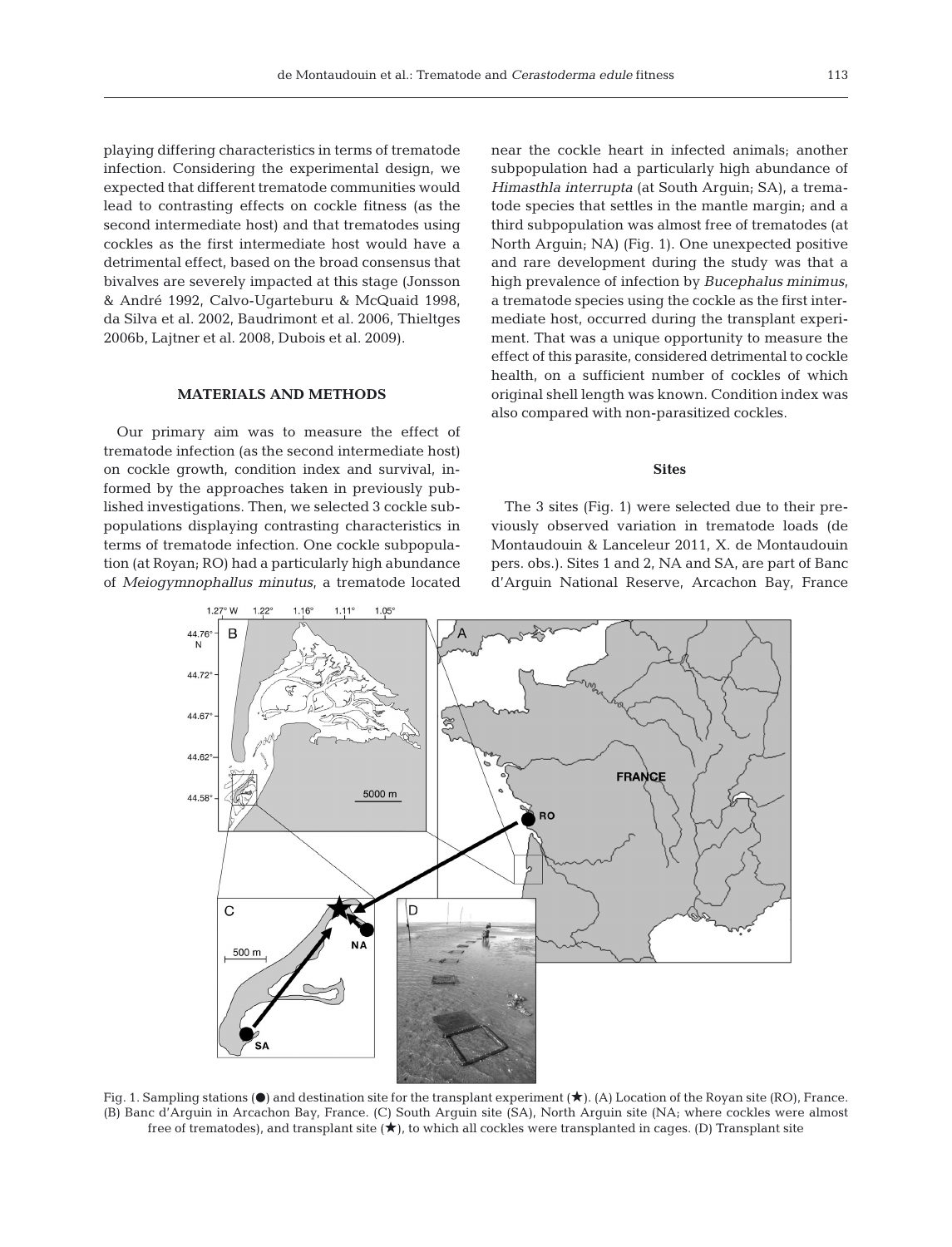(44.60° N, 1.25° W). The sampling sites were situated in moderately sheltered intertidal sandflats at both extremities of the bank. In both places, sediments are largely dominated by medium sands. Salinity remains high year-round (23 to 35). The mean surface water temperature fluctuates between 9.5°C in winter and 21.1°C in summer. The sediment temperature was measured during the experiment (data were collected regularly with an infrared optic shuttle and transferred to PC with BoxCar Pro v3.51) and exhibited wider fluctuation, from 4.5°C in March and December to 30°C in June. The trematode fauna in molluscs in Banc d'Arguin was recently described (de Montaudouin & Lanceleur 2011). Royan is the major town near Site 3 (RO), located in the sheltered lagoon of Bonne Anse  $(45.68^{\circ} N, 1.20^{\circ} W)$ . This is a 7.5 km<sup>2</sup> tidal flat. The cockle population is found in medium sands (median grain size  $= 350 \mu m$ ). At high tide, the lagoon is influenced by the Gironde estuary and the coastal Atlantic waters: sea temperature varies annually between 10 and 23°C, while salinity ranges between 26 and 32 (sometimes less significant when freshwater discharge occurs). The receiving site was Site 1, NA.

# **Transplant experiment**

Cockles from the 3 sites were placed within  $0.25 \text{ m}^2$ cages constructed to prevent emigration and immigration of adult cockles and to limit predation. Each enclosure consisted of a  $50 \times 50 \times 25$  cm metal frame meshed with 10 mm plastic net, buried 20 cm and projecting 5 cm above the sediment. In February 2008, 9 enclosures were installed in a single line parallel to the shoreline at 0.9 m above chart datum, i.e. at mean low water level, corresponding to mean emersion times of ca. 20%. The enclosures were regularly spaced with 2 m between each. Enclosures were cleared of all adult bivalves, then assigned to 3 treatments: (1) NA origin  $(N = 100 \text{ cockles, shell})$ length  $\pm$  SD = 22.7  $\pm$  2.1 mm), (2) SA origin (N = 100 cockles, shell length =  $21.9 \pm 1.3$  mm) and (3) RO origin (N = 100 cockles, shell length =  $17.2 \pm 1.8$  mm). All cockles previously marked with an individual number and measured prior to transplantation. Three replicates of each treatment were established in a regular design by alternating each origin.

#### **Cockle analysis**

Prior to the transplant experiment, 10 adult cockles per site were analysed. Cockles were opened, the flesh was squeezed between 2 large glass slides, ob served through a microscope (de Montaudouin et al. 2009) and trematodes counted. The parasite abundance is defined as the mean number of metacercariae per cockle, including infected and uninfected cockles, and the prevalence is the percentage of infected cockles (Bush et al. 1997). At the completion of the experiment, 303 d later, 10 cockles per cage were dissected as previously described (i.e. 30 cockles per site). Along with this screening, all remaining cockles were also dissected, but only to detect the presence of *Bucephalus minimus*. When a cockle was infected by this trematode species, the condition index of the cockle was measured as well as the condition index of an uninfected cockle of a similar shell length from the same cage. The condition index was defined as flesh dry weight (in mg)/shell weight (in g).

The total surviving cockles were also counted (to calculate survival rate), and shell lengths were measured. Shell growth rate was deduced from a von Bertalanffy growth function in order to take into consideration the initial shell length, which varied among sites: growth rate (mm  $d^{-1}$ ) = [ln(final shell length) − ln(initial shell length)]/303 d.

#### **Data analysis**

The effect of site origin (and consequently of trema tode load) on final total metacercariae number per cockle, *Curtuteria arguinae* abundance per cockle, cockle growth and cockle condition index was tested with a 2-way nested ANOVA, with site origin as a fixed factor and cage as a nested random factor (Sokal & Rohlf 1981). Prior to analysis, homogeneity of variance was verified with a Cochran test. Normality was assumed. Abundance of the 4 dominant tre ma tode parasites in cockles, *Himasthla quissetensis*, *H. interrupta*, *Curtuteria arguinae* and *Meiogymno phallus minutus*, was compared between the beginning and the end of the experiment for the 3 sites of origin. Due to the amount of analyses (12 Student's *t*tests), a significance level of  $\alpha = 0.05/12 = 0.004$  was applied (Bonferroni correction). The effect of site origin on cockle survivorship was determined with a 1 way ANOVA (with origin as the fixed factor) after verifying homogeneity of variance. Correlations be tween parasite metacercariae number and cockle growth rate relative to each site of origin were calculated using the Pearson parametric correlation test. All these analyses were performed with cockles that were not the first intermediate host for *Bucephalus minimus.*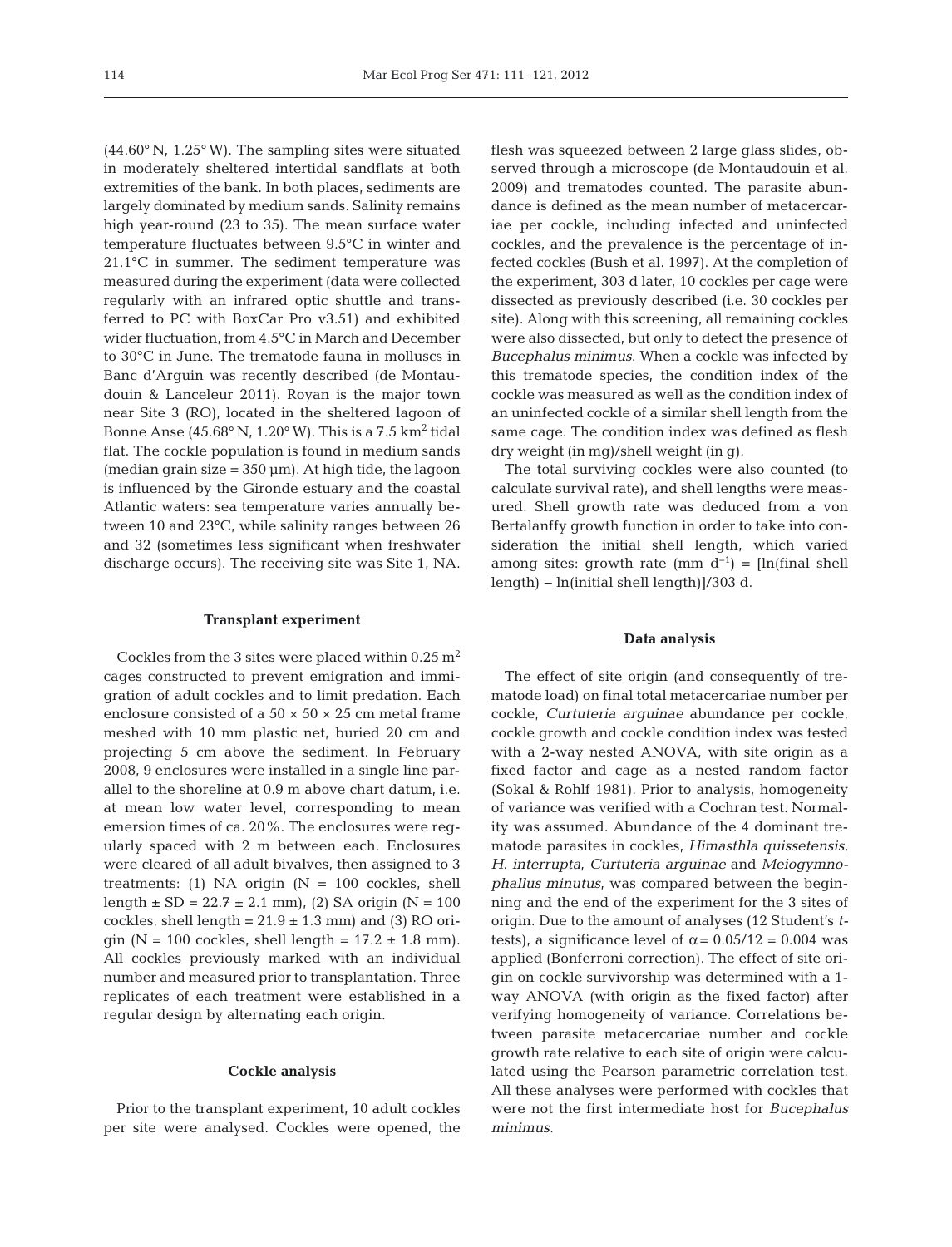The effect of *Bucephalus minimus* on cockle growth and condition index was quantified for each site treatment with a Wilcoxon non-parametric test for dependent samples in order to compare 2 by 2 parasitized and non-parasitized cockles with similar shell length. All statistics were performed with Statistica version 6.1 (StatSoft).

#### **RESULTS**

## **Infection patterns in cockles as second intermediate hosts**

As expected from previous observations, trematode infection of cockles from different sites, screened before the transplant experiment commenced, differed (Fig. 2A,B,C). After 303 d at NA (Fig. 2D), cockle trematode communities were partly modified, with 4 major observations (Fig. 2): (1) all cockles became infected by *Curtuteria arguinae*, with no significant difference due to origin and cages (Table 1). The mean abundance was 192 metacercariae per cockle (100% prevalence) as opposed to 0−1 metacercariae per cockle at the beginning of the trial (Student's *t*-test, p < 0.001 in each site of origin). (2) The mean abundance of *Meiogymnophallus minutus*, initially 1882 metacercariae per cockle at RO (100% prevalence, Fig. 2C) dropped to 2 metacercariae per cockle at the end of the survey (73% prevalence) (Student's *t-*test, df = 35, p < 0.001) (Fig. 2F). (3) For SA, the mean abundance of *Himasthla interrupta* remained stable at a mean of 227 metacercariae per cockle (Student's *t*-test,  $t = 2.44$ , df = 29, p = 0.021 [ $\alpha$  = 0.004 after Bonferroni correction]), and prevalence was maintained at 100% (Fig. 2B,E). (4) The other trematode species, including *Himasthla quisseten-*



Fig. 2. *Cerastoderma edule.* (A,B,C) Initial and (D,E,F) final parasite abundance in cockles from the 3 different sites (mean + SD metacercariae number per cockle) and for the 7 trematode species using cockles as second intermediate host. Mean + SD cockle shell lengths are mentioned.  $t_0$ : initial time;  $t_{+303}$ : time after 303 d. Prevalence (%) is given for each species along the tops of the panels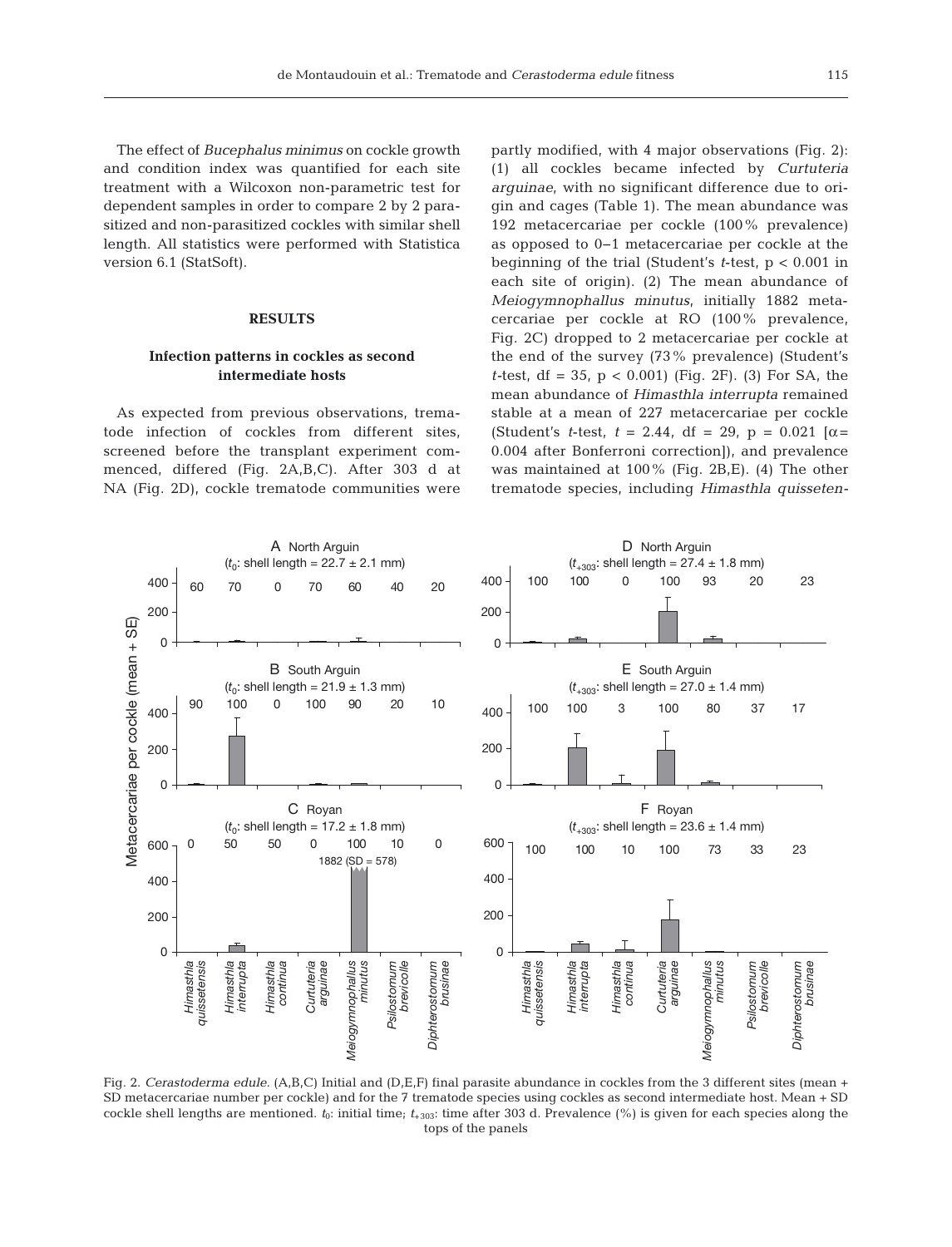sis, remained at a low abundance, and the final infection pattern, i.e. a significantly higher metacercariae infection in cockles from SA cages compared to cockles from the 2 other origins, was due to *C. arguinae* and *H. interrupta* (Fig. 2D,E,F, Table 1).

Table 1. Effect of site of origin on cockle survivorship (1-way ANOVA) and effect of site of origin and cage on total metacercariae number per cockle, *Curtuteria arguinae* metacercariae per cockle, cockle condition index and cockle growth rate (2-way nested ANOVA). For pairwise comparison results (Tukey's test), see Fig. 3. RO: Royan site; NA: North Arguin site; SA: South Arguin

| Variable                                                     | Effect                             | df            | F              | p                          |
|--------------------------------------------------------------|------------------------------------|---------------|----------------|----------------------------|
| Metacercariae<br>(no. per cockle)                            | <b>Site</b><br>Cage(Site)<br>Error | 2<br>6<br>65  | 26.3<br>0.9    | < 0.001<br>0.466           |
| Curtuteria arquinae<br><i>(metacercariae)</i><br>per cockle) | Site<br>Cage(Site)<br>Error        | 2<br>6<br>65  | 0.524<br>0.459 | 0.616<br>0.836             |
| Survival $(\% )$                                             | Site<br>Error                      | 2<br>6        | 4.266          | 0.070                      |
| Condition index (‰)                                          | Site<br>Cage(Site)<br>Error        | 2<br>6<br>89  | 4.3<br>5.3     | 0.069<br>< 0.001           |
| Growth rate                                                  | Site<br>Cage(Site)<br>Error        | 2<br>6<br>255 | 0.2            | $461.5 \le 0.001$<br>0.981 |



## **Effects of parasites in cockles as second intermediate hosts**

Cockles infected by *Bucephalus minimus* were not taken into account. Cockles from NA and RO had a similar level of infection, while cockles from SA displayed a higher metacercariae abundance (Fig. 3A, Table 1). There was no significant difference in the survival rates of cockles in cages in relation to their origin (Fig. 3B, Table 1). The overall survival rate was 37%. Condition index of cockles was not significantly different among origin sites (66‰) but there was a significant difference among cages (Fig. 3C, Table 1). The difference in condition index among cages was neither related to the position, as a gradient between the 2 ends of the row of cages, (Pearson correlation,  $N = 9$ ,  $r = 0.55$ ,  $p = 0.13$ ) nor to cockle survival  $(N = 9, r = 0.35, p = 0.36)$ .

There was a significant difference in growth rates in relation to origin  $(p < 0.001)$  (Fig. 3D, Table 1): the higher rates were encountered in cockles from RO and the lowest in cockles from NA . When correlating the number of metacercariae in cockles with cockle growth rate for each trematode species and origin, the only significant correlation was found for *Hima sthla interrupta* in cockles from SA (Table 2). This relationship was not due to a correlation between number of *H. interrupta* metacercariae and initial cockle



Fig. 3. *Cerastoderma edule.* Mean + SD of (A) metacercariae abundance, (B) survival, (C) condition index and (D) growth rate of cockles from the 3 different origins, at the completion of the experiment (+303 d). Cockles harbouring *Bucephalus minimus* were excluded from these analyses. Letters a–c show results that are significantly different (Tukey's test,  $p \le 0.05$ )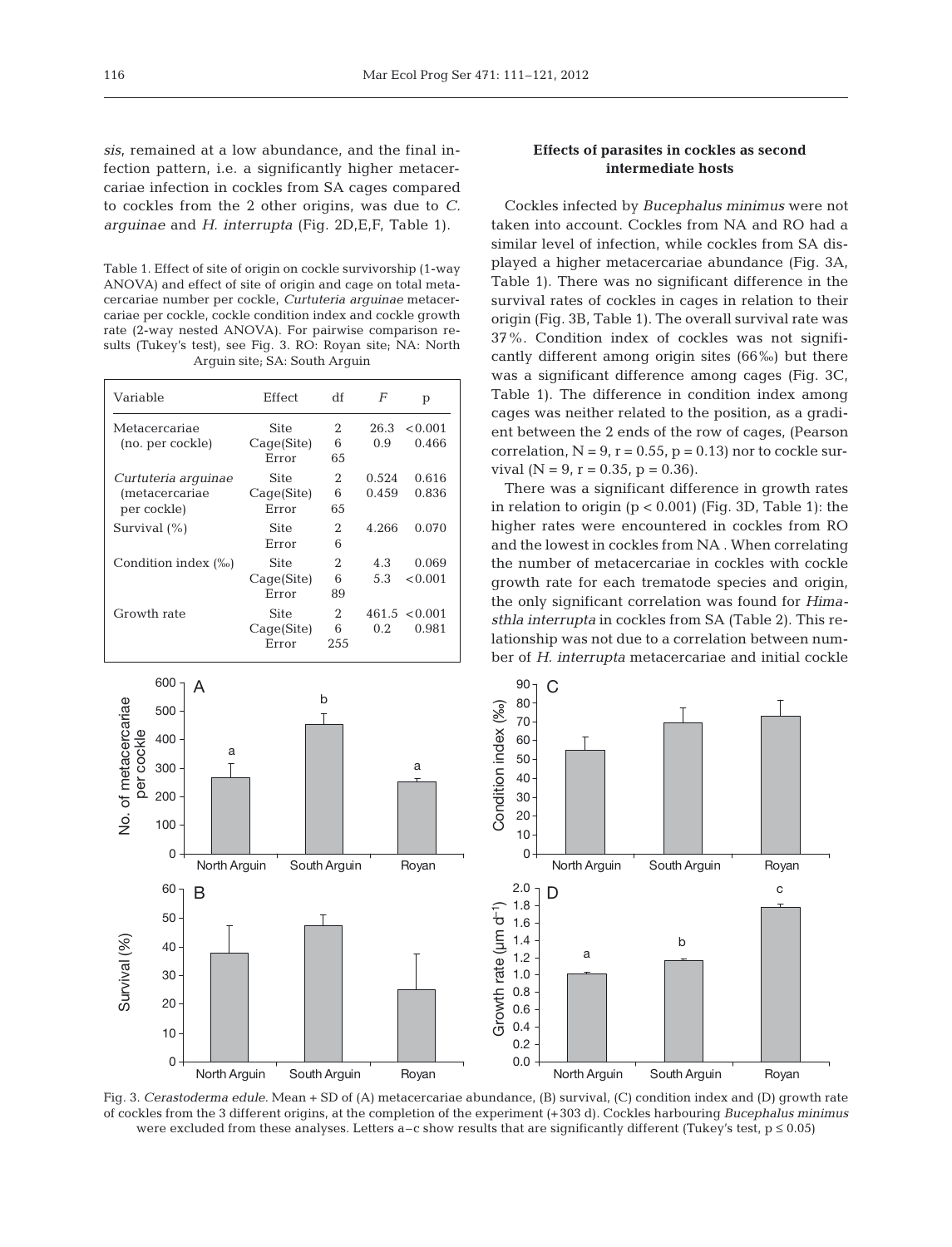length (Pearson correlation,  $N = 30$ ,  $r = 0.03$ ,  $p = 0.89$ ) or final cockle length ( $N = 30$ , r = −0.13, p = 0.51).

When pooling all cockles (except the individuals that were infected as a first intermediate host), mean growth increments per shell length class varied be tween 7.7 and 13.0 mm (within the 15−25 mm cockle length range). There was variation in growth of cockles among shell length classes, with a mean of 8 mm, a minimum of 3 mm (for the 20 mm shell length class) and a maximum of 14 mm (for the 22 mm shell length class) (Fig. 4).

Table 2. Correlation between parasite metacercariae number and cockle growth rate according to site of origin. Significant correlations are in **bold** ( $p \le 0.05$ )

| Site of origin | Parasite species            | df | $\mathbf{r}$ | р    |
|----------------|-----------------------------|----|--------------|------|
| North Arquin   | Himasthla interrupta        | 24 | 0.11         | 0.60 |
|                | Himasthla quissetensis      | 24 | 0.09         | 0.68 |
|                | Curtuteria arquinae         | 24 | 0.03         | 0.88 |
|                | Meiogymnophallus<br>minutus | 24 | $-0.19$      | 0.36 |
| South Arquin   | Himasthla interrupta        | 19 | $-0.42$      | 0.05 |
|                | Himasthla quissetensis      | 19 | $-0.14$      | 0.55 |
|                | Curtuteria arquinae         | 19 | $-0.33$      | 0.14 |
|                | Meiogymnophallus<br>minutus | 19 | 0.03         | 0.89 |
| Royan          | Himasthla interrupta        | 25 | $-0.22$      | 0.26 |
|                | Himasthla quissetensis      | 25 | 0.15         | 0.45 |
|                | Curtuteria arquinae         | 25 | $-0.22$      | 0.28 |
|                | Meiogymnophallus<br>minutus | 25 | 0.16         | 0.42 |



Fig. 4. *Cerastoderma edule.* Shell length increment during the 303 d transplant experiment in relation to initial shell length and according to site of origin. Cockles harbouring *Bucephalus minimus* were excluded from these analyses.  $t_0$ : initial time

# **Effects of parasites in cockles as first intermediate hosts**

Prevalence of *Bucephalus minimus* in cockles at the end of the experiment was not significantly different among the different origins (ANOVA,  $F_{2,6} = 0.55$ , p = 0.605) with an average of  $17\%$ , compared to 0% in control cockles at the beginning of the experiment.

The growth rate at 303 d was compared by a paired test between cockles of similar shell length with or without *Bucephalus minimus* (Fig. 5A). At NA, median shell growth was not significantly different between infected and uninfected cockles (Wilcoxon test, N = 16, *z* = 1.19, p = 0.230). At SA, shell growth rate was 12% higher in uninfected cockles than in infected cockles (Wilcoxon test, N = 32, *z* = 2.32, p = 0.020). At RO, median shell length increments were not significantly different between infected and uninfected cockles (Wilcoxon test,  $N = 11$ ,  $z = 0.53$ ,  $p = 0.590$ ).

The effect of *Bucephalus minimus* on condition index varied among cockles of differing origins (Fig. 5B). It was significantly higher in infected cockles at NA (62 versus 53‰) (Wilcoxon test, N = 16, *z* = 1.91,  $p = 0.050$ , it was significantly higher in uninfected cockles at SA (67 versus 61‰) (Wilcoxon test,  $N = 32$ ,  $z = 2.45$ ,  $p = 0.014$ ) and it was not significantly different in both situations at RO (78‰) (Wilcoxon test,  $N = 11$ ,  $z = 0.44$ ,  $p = 0.660$ .



Fig. 5. *Cerastoderma edule.* (A) Growth rate and (B) condition index at the end of the experiment, with and without *Bucephalus minimus*. p-values of Wilcoxon test for dependent samples are specified, and bars extend between minimal and maximal values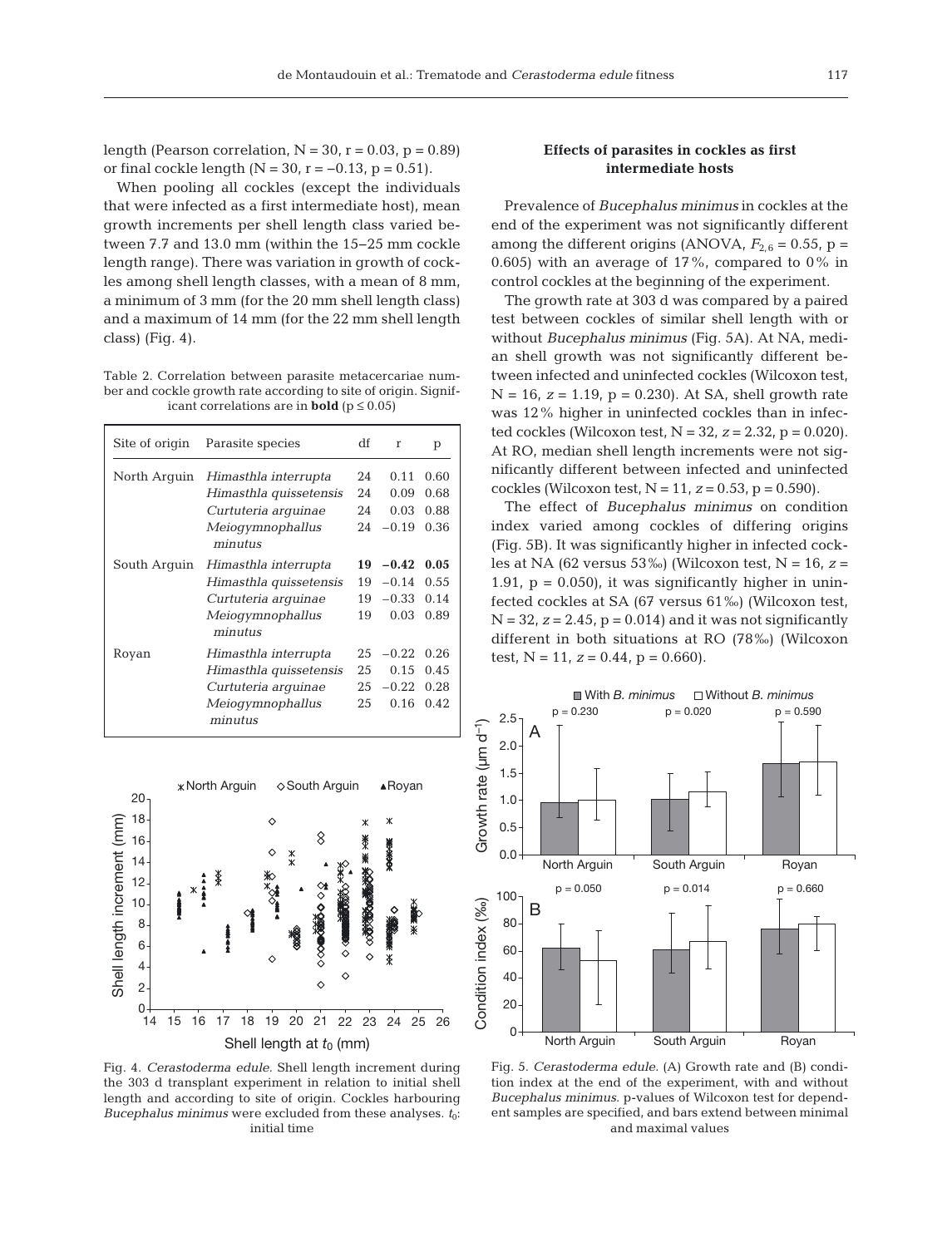#### **DISCUSSION**

This 303 d transplant experiment contributed to a better knowledge of trematode/cockle dynamics through 4 major findings concerning: (1) the dynamics of parasites; (2) the variability of cockle growth; (3) the effect of metacercariae on cockle (second intermediate host) fitness; and (4) the effect of trematode sporocysts on cockle (first intermediate host) fitness.

#### **Parasite dynamics**

During this transplant experiment, infestation by cercariae and mortality of metacercariae were ob served. Infestation was not a surprise, considering that part of the experiment was conducted during the summer infection period and in a site where trematodes are potentially present (Desclaux et al. 2004, Gam et al. 2009, de Montaudouin & Lanceleur 2011). However, the infection remained very low for most trematodes using the cockle as a second intermediate host. The only significant occurrence was due to *Curtuteria arguinae*, with a mean abundance of 192 metacercariae per cockle. This is a rather severe infection compared to other studies (Desclaux et al. 2006, de Montaudouin et al. 2009), but it did not distort our analysis due to a similar prevalence of infection in all cages. More instructive information was obtained from the observed de crease of metacercariae in cockles from SA and RO. For cockles originating from SA, *Himasthla interrupta* metacercariae abundance at the end of experiment remained at the original level. Conversely, for RO, *Meiogymnophallus minimus* completely disappeared from cockles (−99.9%), precluding the hypothesis that the more infected cockles died. No metacercariae were hyperparasitized, as observed elsewhere (Carballal et al. 2005, Gam et al. 2008), and environmental conditions at Arguin are potentially suitable for infection to develop, as this parasite is present in the transplant area (de Montaudouin & Lanceleur 2011). Although transplantation can be a general explanation for *M. minimus* mortality, this study found that the lifespan of the metacercariae can be shorter than that of their host, and therefore one must be careful in always attributing a decrease in metacercariae in the host to parasitedependent mortality (Anderson & Gordon 1982, Kennedy 1984, Desclaux et al. 2004, Gam et al. 2009).

### **Cockle growth variability**

Growth variability among individuals of the same species is often attributed to biotic factors such as competition (Jensen 1993) or abiotic factors such as emersion time (Jensen 1992). In the present study, rigorous selection of cockles was undertaken to ensure that there was no variation in any parameters, with the only major difference being the site of origin. Because abundances alone are not sufficient to characterize bivalve populations with large individual size, the percentage of available surface area covered by cockles in the cages is calculated (Jensen 1985). In the present case, occupancy was <10% of available surface, i.e. below the potential threshold above which growth rates are reduced by intraspecific competition (de Montaudouin & Bachelet 1996). Individual tagging allowed quantification of growth variability and showed how high it was, independent of the site of origin (and so from parasite infection). Within 10 mo, the length increment varied by a factor of up to 5. This result explains how difficult cohort monitoring can be and highlights the inter individual variability that occurs, which was recently demonstrated in terms of individual vulnerability to parasites and in immune systems (Paul-Pont et al. 2010, de Montaudouin & Lanceleur 2011).

### **Effects of metacercariae on cockle (second intermediate host) fitness**

There was no effect of the site of origin (or subsequent trematode load) on cockle survival within the transplant experiment. Predation by birds and fish was not possible, as a top grid was placed on all the cages. Therefore, trematode load alone did not result in cockle mortality. For the RO treatment (high *Meiogymnophallus minimus* abundance), we do not know how long the trematodes remained in the cockles, since they were absent by the end of the experiment. However, these non-encysted metacercariae are usually considered to be relatively harmless (Fermer et al. 2011) even though long-term monitoring gave them a significant (but moderate) responsibility for an observed reduction in cockle production (Gam et al. 2009). At SA, *Himasthla interrupta* abundance reached the highest values found within the whole cockle range in the north Atlantic without any effect on host mortality (de Montaudouin et al. 2009), as already observed in a 1 mo study that experimentally infected cockle juveniles with this trematode species (Wegeberg & Jensen 2003). Additionally, no effect on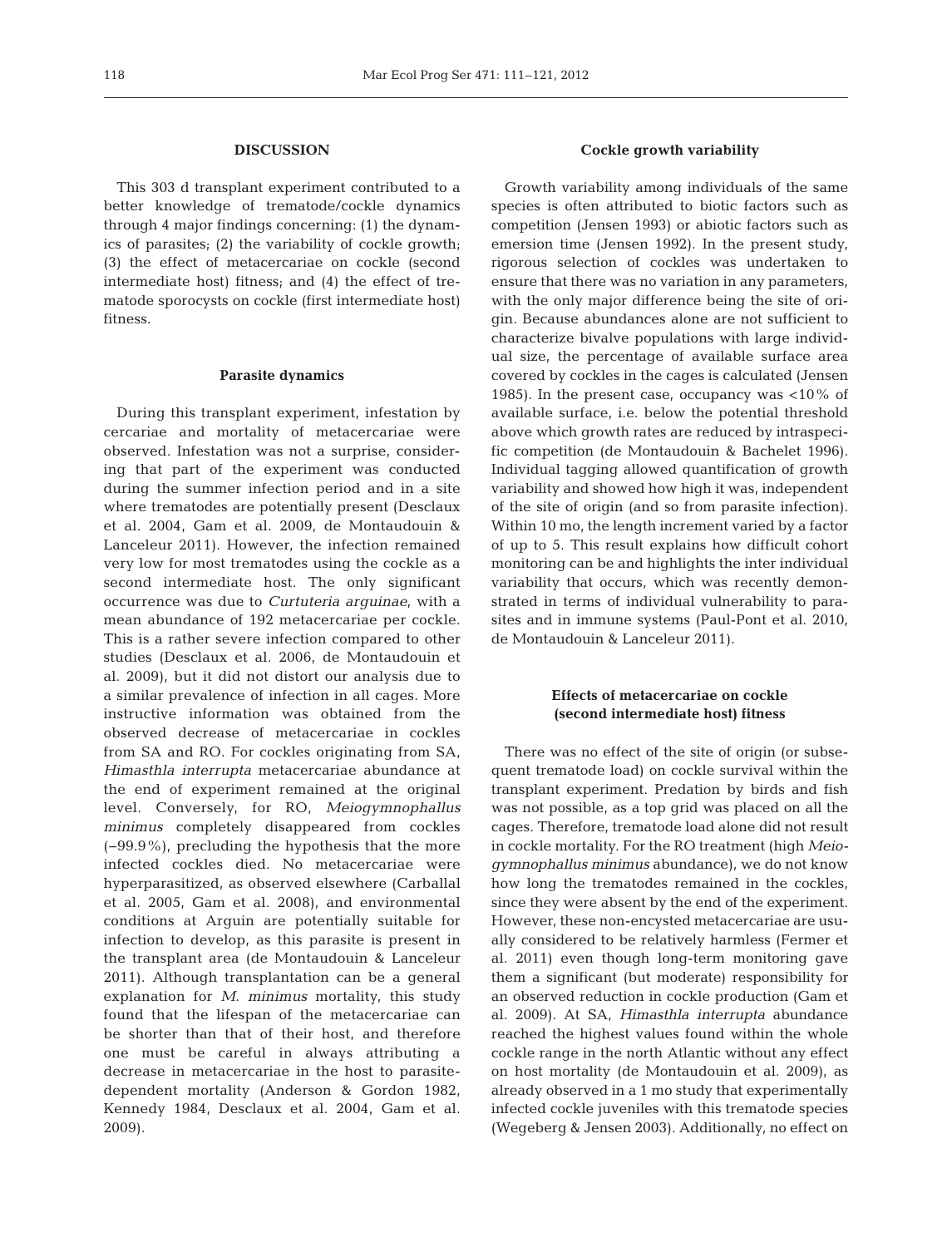cockle condition was found among treatments. These results demonstrated that cockles may accommodate high concentrations of metacercariae without exhibit ing any severe detrimental effects under standard environmental conditions (Wegeberg & Jensen 1999). However, Calvo-Ugarteburu & McQuaid (1998) ob served lower condition index in mussels *Perna perna* infected by the trematode *Proctoeces* sp., but only before spawning. The particularly large size of these metacercariae could explain this impact. Unfortunately, the authors correlated condition index to the presence of metacercariae only, whereas the number of metacercariae (abundance) is the most important variable (Desclaux et al. 2004).

Although cockle growth rate was calculated using the von Bertalanffy growth function, the ef fect on initial length was obviously the most im portant factor explaining growth performance: the smallest cockles at the beginning of the experiment displayed the highest growth rate. When investigating the correlation between growth rate and the number of metacercariae in cockles within each site, the only significant result concerned *Himasthla interrupta* in SA. The growth deficit between the less infected cockles and the most infected cockles reached 23%, which is of the same order of magnitude to that observed in *Renicola roscovita* infected and uninfected mussels (Thieltges 2006a). In the latter case, the author suggested various causes of the observed reduced cockle growth: tissue destruction and local inflammation, representing a physiological burden, the sustained energy demand required for immunological defenses, and the lower performance of the palps (the site of infection) in feeding activity. In our case, it is important to note that metacercariae accumulate in the outer folds of the mantle margin, which is involved in the secretion of the shell and consequently in growth (Ruppert & Barnes 1995). Therefore, *H. interrupta* invasion in the mantle could disrupt shell synthesis and alter host growth. However, the correlation was based on 21 cockles and only 17% of the variance in cockle growth was explained by the number of *H. interrupta* metacercariae.

# **Effects of sporocysts on cockle (first intermediate host) fitness**

According to the broad consensus in previous studies that bivalves are severely impacted when acting as the first intermediate host (Jonsson & André 1992, Calvo-Ugarteburu & McQuaid 1998, da Silva et al. 2002, Baudrimont et al. 2006, Thieltges 2006b, Lajtner et al. 2008, Dubois et al. 2009), we expected a dramatic effect of *Bucephalus minimus* on cockle growth and condition index. Surprisingly, these effects were moderate. A possible explanation is that the infection developed in the latter part of the experimental period. Moreover, since the bucephalid sporocysts infiltrate the gonad of their hosts, eventually replacing it, distinction between gonad tissue and parasite tissue is difficult and makes condition index calculation unreliable (Calvo-Ugarteburu & McQuaid 1998). In previous studies, meticulous dissection and separation of parasite sporocysts from cockle flesh allowed the calculation of an average value of 20% as representing the amount of parasitized tissues compared to whole flesh (dry weight) in these infections (Baudrimont et al. 2007, Dubois et al. 2009). Finally, the initial number of metacercariae (much higher at SA and RO than at NA) could have interacted with *B. minimus* presence. In previous studies, such interactions were observed with other factors such as oxygen depletion (Wegeberg & Jensen 1999), tidal level (Lim & Green 1991) or spawning period (Calvo-Ugarteburu & McQuaid 1998).

The role of trematode parasites in cockle dynamics is often overlooked or underestimated, due to the difficulty in determining the impact of these parasites, the complexity of their interaction with other factors, and the subsequent impact on the host. Parasite ecologists have pointed out numerous possible effects of these parasites, but it is difficult to assess this relationship and its cost to the host. The present study succeeded in quantifying the effect of trematode parasites on some population dynamics parameters of cockles such as survival, growth and condition index. It contributes to the few studies that assess the indirect effects of trematodes on bivalves. The ability of some trematode species to manipulate the phenotype of their intermediate hosts, enhancing predation probability (i.e. mortality) has been documented (Poulin 1995), but quantification of these effects re mains rare. A positive relationship was observed be tween parasite intensity in the New Zealand cockle *Austrovenus stutchburyi* and the cropping intensity of their foot by fishes when trying in vain to burrow (Mouritsen & Poulin 2003a,b). However, our experiment also demonstrated that the effects of trematodes on their bivalve hosts depended on the parasite species present and also certainly on environmental factors, requiring further investigations of many other parasite-host systems.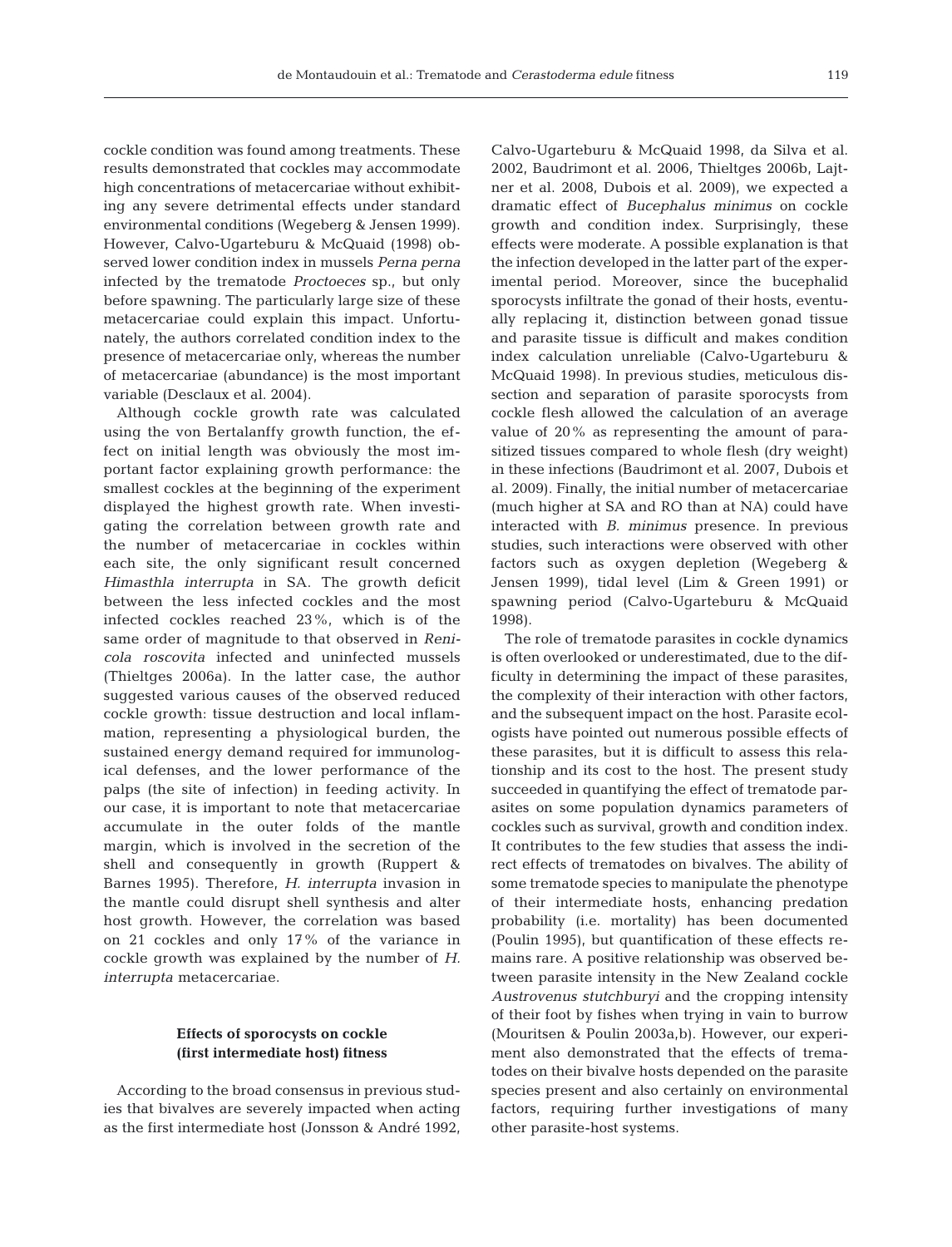*Acknowledgements*. We thank R. Parra for helping us to tag cockles and SEPANSO for authorisation work in the national reserve of Banc d'Arguin. This project was financed in the framework of a collaboration programme between CNRS (France) and CNRST (Morocco).

#### LITERATURE CITED

- ► Anderson AH (1971) Intertidal activity, breeding and the ► Fermer J, Culloty SC, Kelly TC, O'Riordan R (2011) Manipfloating habit of *Hydrobia ulvae* in the Ythan estuary. J Mar Biol Assoc UK 51:423-437
- ► Anderson RM, Gordon DM (1982) Processes influencing the distribution of parasite numbers within host populations with special emphasis on parasite-induced host mortalities. Parasitology 85:373-398
- ► Baudrimont M, de Montaudouin X, Palvadeau A (2006) Impact of digenean parasite infection on metallothionein synthesis by the cockle *(Cerastoderma edule)*: a multivariate field monitoring. Mar Pollut Bull 52: 494−502
	- Baudrimont M, Marie V, de Montaudouin X, Gonzalez P, Bourdinaud JP, Boudou A (2007) Confounding factors acting on metal-induced metallothionein synthesis in bivalve molluscs: reproductive cycle, parasitism and triploid status. In: Kungolos A, Aravossis K, Karagiannidis A, Samaras P (eds) Proc Int Conf on Environmental Management, Engineering, Planning and Economics. Skiathos, Greece, p 217−223
- ▶ Bush AO, Lafferty KD, Lotz JM, Shostak AW (1997) Parasitology meets ecology on its own terms: Margolis et al. revisited. J Parasitol 83: 575−583
- ► Calvo-Ugarteburu G, McQuaid CD (1998) Parasitism and invasive species: effects of digenetic trematodes on mussels. Mar Ecol Prog Ser 169:149-163
- Carballal MJ, Díaz S, Villalba A (2005) *Urosporidium* sp. ➤ hyperparasite of the turbellarian *Paravortex cardii* in the cockle *Cerastoderma edule*. J Invertebr Pathol 90: 104−107
- ▶ Curtis LA (1995) Growth, trematode parasitism, and longevity of a long-lived marine gastropod *(Ilyanassa obsoleta*). J Mar Biol Assoc UK 75:913-925
- ▶ Curtis LA, Kinley JL, Tanner NL (2000) Longevity of oversized individuals: growth, parasitism, and history in an estuarine snail population. J Mar Biol Assoc UK 80: 811−820
- da Silva PM, Magalhães ARM, Barracco MA (2002) Effects ➤ of *Bucephalus* sp. (Trematoda: Bucephalidae) on *Perna perna* mussels from a culture station in Ratones Grande Island, Brazil. J Invertebr Pathol 79: 154−162
	- de Montaudouin X, Bachelet G (1996) Experimental evidence of complex interactions between biotic and abiotic factors in the dynamics of an intertidal population of the bivalve *Cerastoderma edule.* Oceanol Acta 19: 449−463
- ► de Montaudouin X, Lanceleur L (2011) Distribution of parasites in their second intermediate host, the cockle *Ceras*toderma edule: community heterogeneity and spatial scale. Mar Ecol Prog Ser 428: 187−199
- ▶ de Montaudouin X, Thieltges DW, Gam M, Krakau M and others (2009) Digenean trematode species in the cockle Cerastoderma edule: identification key and distribution along the north-eastern Atlantic shoreline. J Mar Biol Assoc UK 89:543-556
- ▶ Desclaux C, de Montaudouin X, Bachelet G (2004) Cockle Cerastoderma edule population mortality: role of the digenean parasite *Himasthla quissetensis.* Mar Ecol Prog

Ser 279: 141−150

- the 900 cockles, L. Lamothe for measuring and dissecting Desclaux C, Russell-Pinto F, de Montaudouin X, Bachelet G ➤ (2006) First record and description of metacercariae of *Curcuteria arguinae* n. sp. (Digenea:Echinostomatidae), parasite of cockles *Cerastoderma edule* (Mollusca: Bivalvia) in Arcachon Bay, France. J Parasitol 92:578-587
	- Dubois S, Savoye N, Sauriau PG, Billy I, Martinez P, de Mon-➤ taudouin X (2009) Digenean trematodes–marine mollusc relationships: a stable isotope study. Dis Aquat Org 84: 65−77
	- ulation of *Cerastoderma edule* burrowing ability by *Meiogymnophallus minutus* metacercariae? J Mar Biol Assoc UK 91:907-911
	- Gam M, Bazaïri H, Jensen KT, de Montaudouin X (2008) ➤ Metazoan parasites in an intermediate host population near its southern border: the common cockle (Cerasto*derma edule*) and its trematodes in a Moroccan coastal lagoon (Merja Zerga). J Mar Biol Assoc UK 88:357-364
	- ► Gam M, de Montaudouin X, Bazaïri H (2009) Do trematode parasites affect cockle *(Cerastoderma edule)* secondary production and elimination? J Mar Biol Assoc UK 89: 1395−1402
	- ► Huxham M, Raffaelli D, Pike AW (1995) The effect of larval trematodes on the growth and burrowing behaviour of *Hydrobia ulvae* (Gastropoda: Prosobranchiata) in the Ythan estuary, north-east Scotland. J Exp Mar Biol Ecol 185: 1−17
	- Jensen KT (1985) The presence of the bivalve *Cerastoderma* ➤ *edule* affects migration, survival and reproduction of the amphipod *Corophium volutator.* Mar Ecol Prog Ser 25: 269−277
	- ▶ Jensen KT (1992) Dynamics and growth of the cockle, *Cerastoderma edule,* on an intertidal mud-flat in the Danish Wadden Sea: effects of submersion time and density. Neth J Sea Res 28:335-345
	- ▶ Jensen KT (1993) Density-dependent growth in cockles *(Cerastoderma edule)*: evidence from interannual comparisons. J Mar Biol Assoc UK 73:333-342
	- ► Jonsson PR, André C (1992) Mass mortality of the bivalve *Cerastoderma edule* on the Swedish west coast caused by infestation with the digenean trematode *Cercaria cerastodermae* I. Ophelia 36: 151−157
	- ► Kennedy CR (1984) The use of frequency distribution in an attempt to detect host mortality induced by infections of diplostomatid metacercariae. Parasitology 89:209-220
	- ► Lafferty KD, Dobson AP, Kuris AM (2006) Parasites dominate food web links. Proc Natl Acad Sci USA 103: 11211−11216
	- ► Lajtner J, Luciæ A, Marušiæ M, Erben R (2008) The effects of trematode *Bucephalus polymorphus* on the reproductive cycle of the zebra mussel *Dreissena polymorpha* in the Drava River. Acta Parasitol 53: 85−92
	- ▶ Lauckner G (1987) Ecological effects of larval trematode infestation on littoral marine invertebrate populations. Int J Parasitol 17: 391−398
	- ► Lim SSL, Green RH (1991) The relationship between parasite load, crawling behaviour, and growth rate of *Macoma balthica* (L.) (Mollusca, Pelecypoda) from Hudson Bay, Canada. Can J Zool 69:2202-2208
	- ▶ Mouritsen KN, Jensen KT (1994) The enigma of gigantism: effect of larval trematodes on growth, fecundity, egestion and locomotion in *Hydrobia ulvae* (Pennant) (Gastropoda: Prosobranchia). J Exp Mar Biol Ecol 181: 53−66